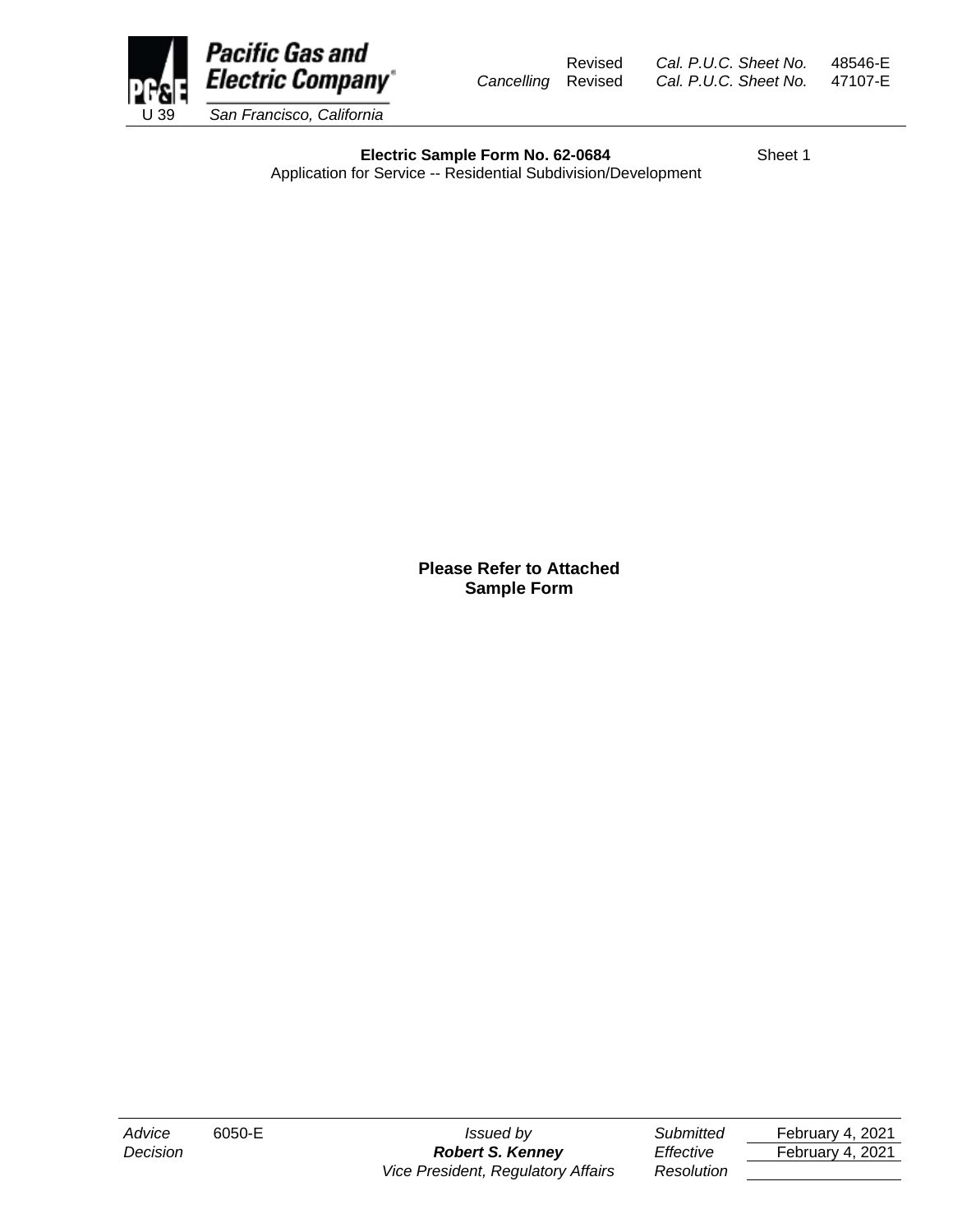

| Please complete this application and submit the completed form and attachments to PG&E Application for Service at P.O. Box<br>24047, Fresno, CA 93706-2010. You may also submit applications at yourprojects.pge.com or call 1-877-PGE-SRVC.<br>* Indicates optional fields. |  |  |  |  |
|------------------------------------------------------------------------------------------------------------------------------------------------------------------------------------------------------------------------------------------------------------------------------|--|--|--|--|
| <b>Project Type</b>                                                                                                                                                                                                                                                          |  |  |  |  |
| □□ Build-Out (Production) Subdivision<br>$\Box$ Apartments<br>$\Box$ $\square$ Zero Lot Line                                                                                                                                                                                 |  |  |  |  |
| $\Box$ Condominiums<br>$\Box$ Lot Sale<br>Number of lots / units                                                                                                                                                                                                             |  |  |  |  |
| <b>Project Information</b>                                                                                                                                                                                                                                                   |  |  |  |  |
| □□Gas Service<br><b>Electric Overhead Service</b><br><b>Electric Underground Service</b><br>Date Initial Service Needed                                                                                                                                                      |  |  |  |  |
| *Tract Number<br>Project Name                                                                                                                                                                                                                                                |  |  |  |  |
| Project Address /Location<br>City<br>County<br>Zip                                                                                                                                                                                                                           |  |  |  |  |
| <b>Nearest Cross Street</b>                                                                                                                                                                                                                                                  |  |  |  |  |
| Applicant / Company Name                                                                                                                                                                                                                                                     |  |  |  |  |
| $\Box$ Individual<br>$\Box$ Partnership<br>$\Box$ Corporation<br>$\Box$ Limited Liability Corporation<br><b>Governmental Agency</b>                                                                                                                                          |  |  |  |  |
| □ Sole Proprietor<br>$\Box$ Other                                                                                                                                                                                                                                            |  |  |  |  |
| Day Phone(<br>*Cell Phone (<br>*Email address<br>*Fax (<br>$\lambda$<br>$\lambda$<br>(Correspondence will be sent via e-mail)                                                                                                                                                |  |  |  |  |
| <b>Applicant Mailing Address</b><br>City<br>State<br>Zip                                                                                                                                                                                                                     |  |  |  |  |
| Trench start date<br>Date you will begin construction (grading)<br>Trench completion date                                                                                                                                                                                    |  |  |  |  |
| <b>Contract Information</b>                                                                                                                                                                                                                                                  |  |  |  |  |
| Legal Name to appear on contract                                                                                                                                                                                                                                             |  |  |  |  |
| $\Box$ Individual<br>$\Box$ Corporation<br>□ Limited Liability Corporation<br>Partnership<br>□ Governmental Agency                                                                                                                                                           |  |  |  |  |
| □ Sole Proprietor<br>Other                                                                                                                                                                                                                                                   |  |  |  |  |
| *State of incorporation or LLC                                                                                                                                                                                                                                               |  |  |  |  |
| *Title<br>Name of person authorized to sign contracts<br>(First Name, Middle Initial, Last Name)                                                                                                                                                                             |  |  |  |  |
| Mailing address for contract<br>City<br>State<br>Zip                                                                                                                                                                                                                         |  |  |  |  |
| Representative Information (Party who will relay project information and updates to the PG&E representative)                                                                                                                                                                 |  |  |  |  |
| Name of Representative                                                                                                                                                                                                                                                       |  |  |  |  |
| Day Phone (<br>*Cell Phone (<br>*Fax (<br>*Email address<br>$\lambda$                                                                                                                                                                                                        |  |  |  |  |
| Mailing address<br>City<br>State<br>Zip                                                                                                                                                                                                                                      |  |  |  |  |
| *Contractor's Name<br>*Contractor's Phone                                                                                                                                                                                                                                    |  |  |  |  |

<sup>†</sup> Information collected on this form is used in accordance with PG&E's Privacy Policy. Form 62-0684 The Privacy Policy is available at pge.com/privacy. Page 1 of 5 This increased of this form is used in accordance with G&L six invacy follow.<br>The Privacy Policy is available at pge.com/privacy.<br><sup>1</sup> Automated Document – Preliminary Statement Part A February 2021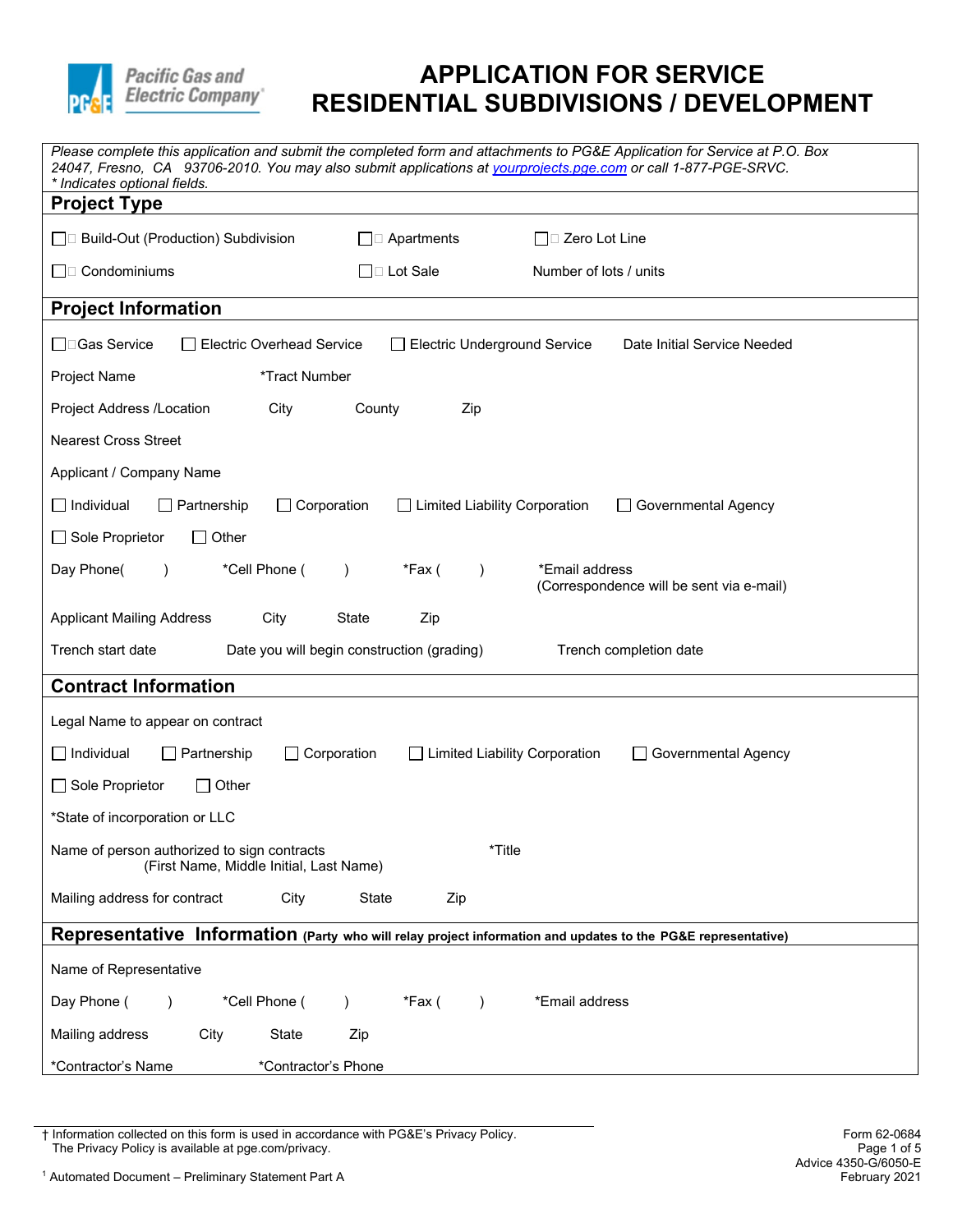

| Credit Information (Party responsible for energy use after the meter is installed)                                                                                                                                                                              |  |  |  |  |
|-----------------------------------------------------------------------------------------------------------------------------------------------------------------------------------------------------------------------------------------------------------------|--|--|--|--|
| *Evening Phone (<br>Name to appear on bill<br>Day Phone(<br>(First Name, Middle Initial, Last Name)                                                                                                                                                             |  |  |  |  |
| I Individual<br>$\Box$ Corporation<br>$\Box$ Limited Liability Corporation<br>□ Governmental Agency<br>Partnership<br>Sole Proprietor                                                                                                                           |  |  |  |  |
| $\Box$ Other                                                                                                                                                                                                                                                    |  |  |  |  |
| Mailing address for bill<br>City<br>State<br>Zip                                                                                                                                                                                                                |  |  |  |  |
| *Does the customer currently have service with PG&E?   No<br>l Yes                                                                                                                                                                                              |  |  |  |  |
| *If yes, please provide the PG&E Account Number                                                                                                                                                                                                                 |  |  |  |  |
| *Do you want the new service included on your existing bill? $\Box$ No<br>Yes<br>$\Box$                                                                                                                                                                         |  |  |  |  |
| *Desired Electric Rate Schedule<br>*Desired Gas Rate Schedule                                                                                                                                                                                                   |  |  |  |  |
| If you want additional information on rate options or want to request a free rate analysis, visit<br>http://www.pge.com/myhome/myaccount/rateinfo/ or call 1-877-PGE-SRVC. If a rate schedule is not selected, PG&E will select an<br>applicable rate schedule. |  |  |  |  |

### **Application and Design and Installation Options**

 making a selection. You will then have the opportunity to choose either a qualified contractor to perform the design/or construction work. responsible for any re-engineering charges incurred as a result of that change. As an applicant for new gas or electric service, you can choose either PG&E or a qualified contractor to design new gas/electric distribution and/or service facilities. You can also choose either PG&E or a qualified contractor to construct all or a portion of new gas/electric distribution and/or service facilities. PG&E will provide you with a bid for the design and the construction work, to assist you in In accordance with PG&E's filed tariffs, electric trenching, conduits, substructures and gas service trenching are the applicant's responsibility. Once you make a decision about who will perform the work, if you subsequently change your selection, you will be

You should become familiar with the applicant design installation requirements, including PG&E's Applicant Design Guide and General Terms and Conditions, before you make your selection. For copies of these documents and/or for additional information, visit *[yourprojects.pge.com](https://yourprojects-pge.com)* or request information by calling 1-877-PGE-SRVC.

*PG&E must provide project specific information to design contractors. PG&E can provide this information sooner if we know whether or not you are considering using a design contractor to design gas/electric distribution or service facilities.* 

 *Providing this information on this Application is voluntary and is not binding. PG&E will provide you with a bid for the design work regardless of whether or not you answer this question now and will not require a final decision from you until later in the process.* 

Are you currently planning to use a design contractor? Yes No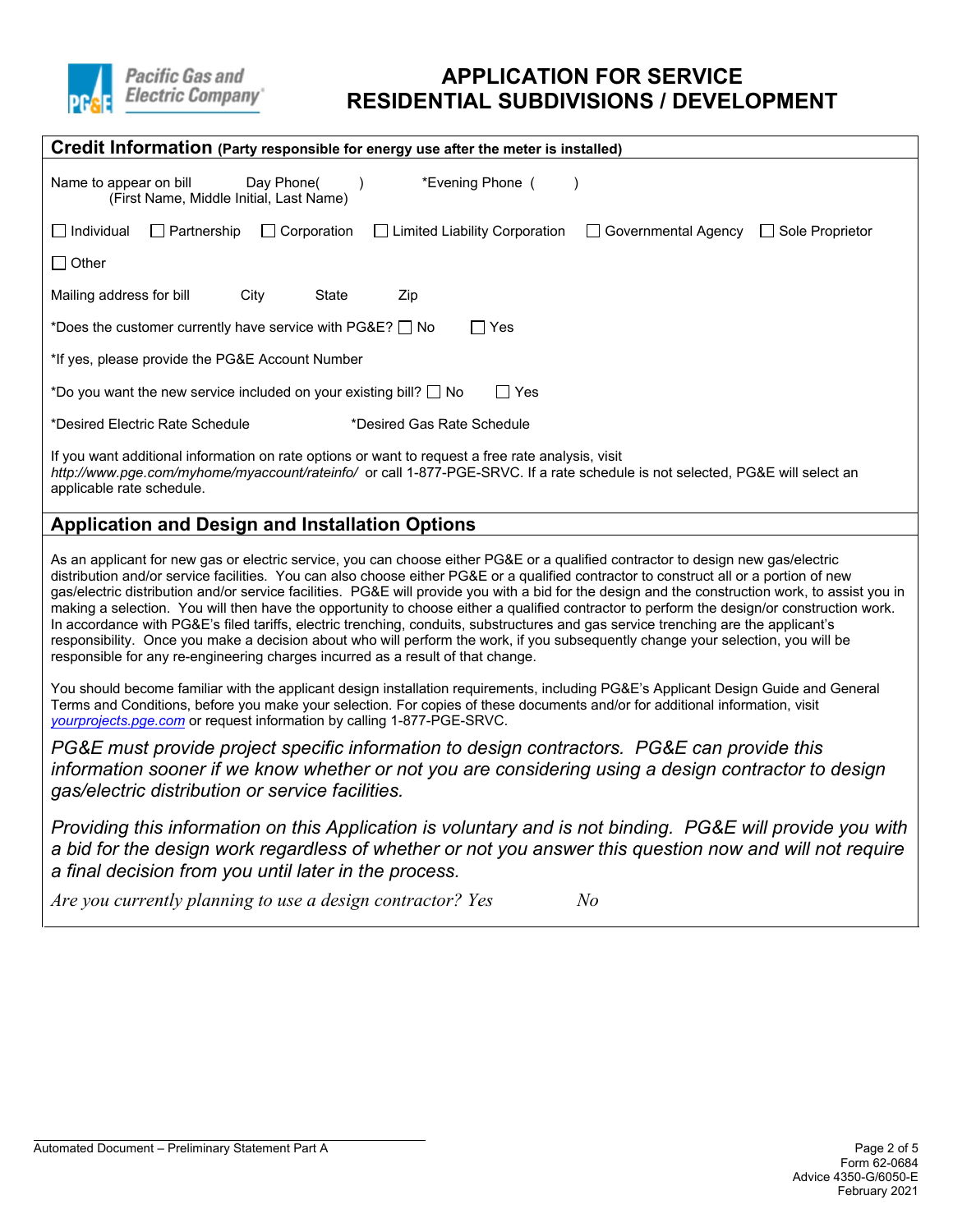

| <b>Construction Information</b>                                                                                                                                                                                                                                                      |  |  |  |  |
|--------------------------------------------------------------------------------------------------------------------------------------------------------------------------------------------------------------------------------------------------------------------------------------|--|--|--|--|
| **Please note if you have selected "Electric Overhead Service" without "Gas Service" all trench related questions become optional fields.                                                                                                                                            |  |  |  |  |
| $\Box$ PG&E<br>Joint trench drawing to be prepared by: $\Box$ Applicant<br>$\Box$ Not required                                                                                                                                                                                       |  |  |  |  |
| Who will trench and backfill for the distribution facilities? $\Box$ Applicant / Elec $\Box$ PG&E / Elec $\Box$ Date Joint Trench Required                                                                                                                                           |  |  |  |  |
| Proposed distribution trench occupants or joint pole occupants: (check all that apply) $\Box$ Electric $\Box$ Gas<br>$\Box$ Phone<br>$\Box$ CATV                                                                                                                                     |  |  |  |  |
| $\Box$ Other                                                                                                                                                                                                                                                                         |  |  |  |  |
| Who will install distribution conduit and substructures? $\Box$ Applicant<br>$\Box$ PG&E                                                                                                                                                                                             |  |  |  |  |
| Who will trench and backfill for the service facilities? $\Box$ Applicant / Gas<br>$\Box$ PG&E / Gas<br>□ Date Joint Trench Required                                                                                                                                                 |  |  |  |  |
| $\Box$ Applicant / Elec<br>$\Box$ PG&E / Elec                                                                                                                                                                                                                                        |  |  |  |  |
| $\Box$ Phone<br>$\Box$ CATV<br>Proposed service trench occupants or joint pole occupants: (check all that apply) $\Box$ Electric<br>│ Gas                                                                                                                                            |  |  |  |  |
| $\Box$ Other                                                                                                                                                                                                                                                                         |  |  |  |  |
| $\Box$ PG&E<br>Who will install service conduit and substructures? $\Box$ Applicant<br>□ Date Joint Trench Required                                                                                                                                                                  |  |  |  |  |
| *Transformer type requested: □ Padmounted<br>□ Subsurface (additional Special Facilities charges may apply)                                                                                                                                                                          |  |  |  |  |
| Water, sanitary sewer, storm drain, low pressure gas, oil or other fluid carrying piping or facilities or private utilities (e.g. fire<br>alarm, private streetlight systems, private phone, private CATV or gate controllers) are not permitted in a PG&E occupied joint<br>trench. |  |  |  |  |
| <b>General Construction Information</b>                                                                                                                                                                                                                                              |  |  |  |  |
| Include on this application any eligible Rule 20B or Rule 20C conversion work or any eligible relocation work.                                                                                                                                                                       |  |  |  |  |
| *Will temporary electric service be required? □ No<br>$\Box$ Yes<br>Date needed                                                                                                                                                                                                      |  |  |  |  |
| *Will temporary gas service be required? □ No<br>Date needed<br>Yes                                                                                                                                                                                                                  |  |  |  |  |
| If, yes please complete the following:                                                                                                                                                                                                                                               |  |  |  |  |
| *Will Temporary Service power be operated for less than one year? □ No<br>$\Box$ Yes<br>□ Not Sure Date needed                                                                                                                                                                       |  |  |  |  |
| *Have you ever completed a temporary power project with us before? $\Box$ No<br>$\Box$ Yes                                                                                                                                                                                           |  |  |  |  |
| *Who will trench and backfill for Temporary Service?                                                                                                                                                                                                                                 |  |  |  |  |
| □ Applicant/Gas<br>PG&E/Gas                                                                                                                                                                                                                                                          |  |  |  |  |
| □ Applicant/Electric<br>□ PG&E/Electric                                                                                                                                                                                                                                              |  |  |  |  |
|                                                                                                                                                                                                                                                                                      |  |  |  |  |
| <b>Electric Temporary Services</b>                                                                                                                                                                                                                                                   |  |  |  |  |
| *Panel, Main Breaker Size<br>amps                                                                                                                                                                                                                                                    |  |  |  |  |
| *Will Applicant or Contractor Install Pole? No<br>$\Box$ Yes                                                                                                                                                                                                                         |  |  |  |  |
| <b>Gas Temporary Services</b>                                                                                                                                                                                                                                                        |  |  |  |  |
| $\Box$ other<br>*Gas Service Delivery Pressure Requested: $\Box$ 1/4 psig                                                                                                                                                                                                            |  |  |  |  |

Automated Document – Preliminary Statement Part A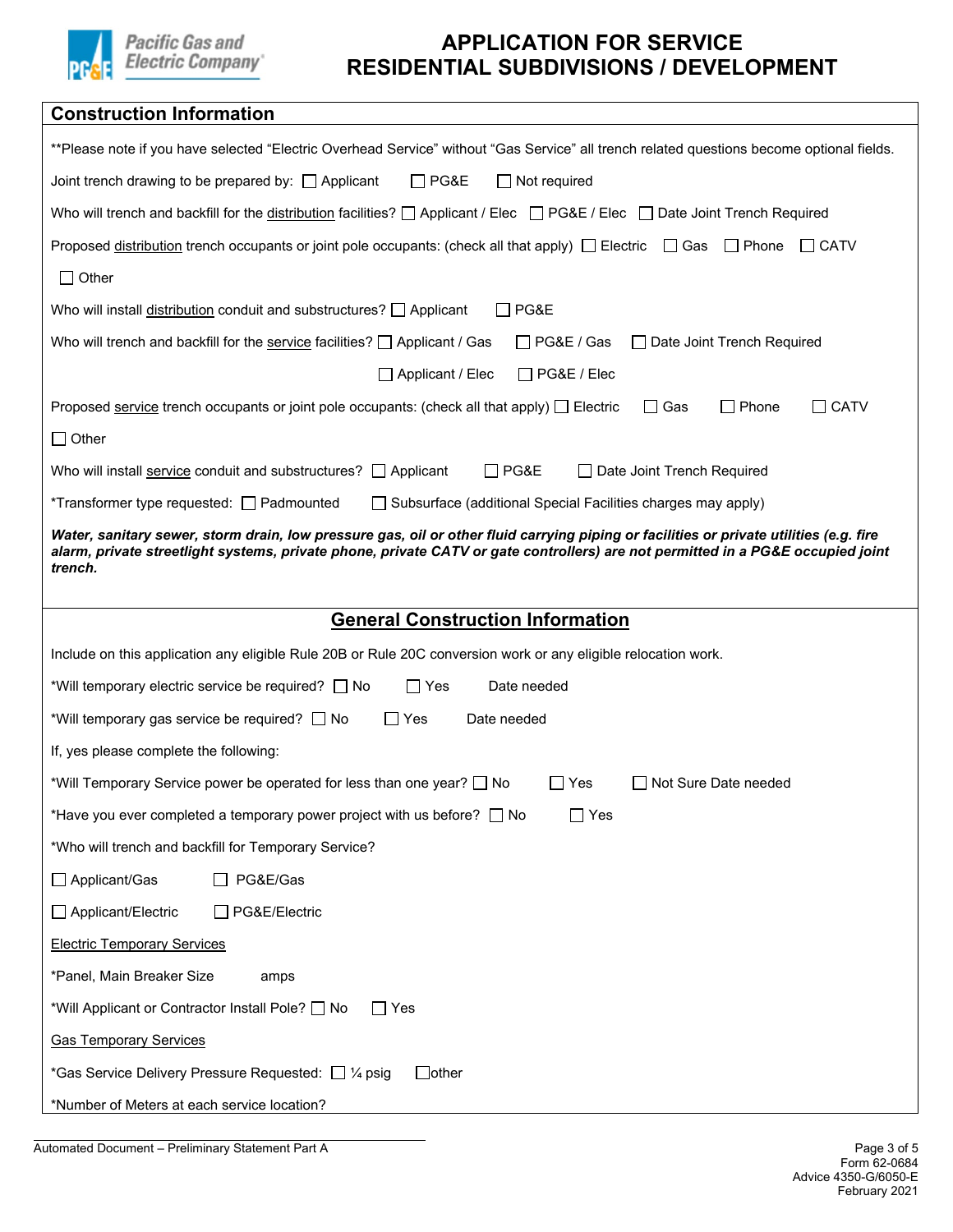

| *Total Gas Load                                                                                                                                                                                                                                                                                                                                                                                                                                                       |  |  |  |  |
|-----------------------------------------------------------------------------------------------------------------------------------------------------------------------------------------------------------------------------------------------------------------------------------------------------------------------------------------------------------------------------------------------------------------------------------------------------------------------|--|--|--|--|
| Will existing PG&E electric overhead facilities require undergrounding? $\Box$ No<br>$\Box$ Yes<br>Not sure<br>Date needed                                                                                                                                                                                                                                                                                                                                            |  |  |  |  |
| Will any existing PG&E gas or electric facilities require relocation or removal? $\Box$ No<br>Date needed<br>l   Yes<br>∣ I Not sure                                                                                                                                                                                                                                                                                                                                  |  |  |  |  |
|                                                                                                                                                                                                                                                                                                                                                                                                                                                                       |  |  |  |  |
| Largest square footage<br>Average square footage                                                                                                                                                                                                                                                                                                                                                                                                                      |  |  |  |  |
| IN THE EVENT THAT APPLICANT SHALL MAKE ANY MATERIAL CHANGE EITHER IN THE AMOUNT OR CHARACTER<br>OF THE APPLIANCES OR APPARATUS INSTALLED UPON THE PREMISES TO BE SUPPLIED BY PG&E, INCLUDING<br>PANEL SIZE, APPLICANT SHALL IMMEDIATELY GIVE PG&E WRITTEN NOTICE OF THIS FACT.                                                                                                                                                                                        |  |  |  |  |
| <b>Electric Load Information</b>                                                                                                                                                                                                                                                                                                                                                                                                                                      |  |  |  |  |
| Main Switch Size (Meter Panel & Service Termination Enclosure)<br>amps                                                                                                                                                                                                                                                                                                                                                                                                |  |  |  |  |
| 120/240 Volt, 3-wire, 1Ø<br>120/208 Volt, 3-wire, 1Ø<br>$\Box$ 240/120 Volt, 4-wire, 30<br>Voltage: (select one)<br>208/120 Volt, 4-wire, 3Ø<br>$\Box$ 480/277 Volt, 4-wire, 30                                                                                                                                                                                                                                                                                       |  |  |  |  |
| Check all that apply:<br>□ Standard residential loads (Lighting, Electric Oven, Electric Range, Refrigerator, Freezer, Dish Washer, Laundry Dryer, Electric Water<br>Heater)                                                                                                                                                                                                                                                                                          |  |  |  |  |
| □ Air Conditioner (<br>Domestic Water Pump (<br>$\Box$ Pool / Spa (<br>hp)<br>kW)<br>tons)                                                                                                                                                                                                                                                                                                                                                                            |  |  |  |  |
| $\Box$ Other electric heat (<br>kW)<br>□ Heat Pump (<br>Electric Vehicle (<br>tons)<br>kW)                                                                                                                                                                                                                                                                                                                                                                            |  |  |  |  |
| □ On-Demand Water Heating (<br>□ NGV Compressor (<br>kW)<br>hp)                                                                                                                                                                                                                                                                                                                                                                                                       |  |  |  |  |
| Number of meters needed<br>$\Box$ Other electric load (specify)                                                                                                                                                                                                                                                                                                                                                                                                       |  |  |  |  |
| <b>Common Usage Area Electric Load Information</b>                                                                                                                                                                                                                                                                                                                                                                                                                    |  |  |  |  |
| $\Box$ Lift Station<br>$\Box$ Club House<br>□ Park Site<br>Sprinkler / Irrigation Controls (must be metered)                                                                                                                                                                                                                                                                                                                                                          |  |  |  |  |
| $\Box$ Street Lighting<br>$\Box$ Area Lighting<br>$\Box$ Other (Specify)                                                                                                                                                                                                                                                                                                                                                                                              |  |  |  |  |
| * Street Light Load Information                                                                                                                                                                                                                                                                                                                                                                                                                                       |  |  |  |  |
| Number of street lights to be added in development<br>Watts per lamp<br>Number of existing street lights to be removed                                                                                                                                                                                                                                                                                                                                                |  |  |  |  |
| Bulb type: □ High Pressure Sodium Vapor<br>□ Low Pressure Sodium Vapor<br>Mercury Vapor<br>$\Box$ Metal Halide                                                                                                                                                                                                                                                                                                                                                        |  |  |  |  |
| $\Box$ Incandescent<br>$\Box$ Other                                                                                                                                                                                                                                                                                                                                                                                                                                   |  |  |  |  |
| $\Box$ OL1<br>$\Box$ LS3<br>$\Box$ Other<br>What rate schedule will the lights be placed on? $\Box$ LS1<br>$\Box$ LS2<br>(additional forms may be<br>required)                                                                                                                                                                                                                                                                                                        |  |  |  |  |
| Who is responsible for the street light billing?                                                                                                                                                                                                                                                                                                                                                                                                                      |  |  |  |  |
| Billing address for streetlights<br>City<br>State<br>Zip                                                                                                                                                                                                                                                                                                                                                                                                              |  |  |  |  |
| Important Note: For city or county owned street lighting, a letter will be required from the city/county accepting ownership of the lighting,<br>which includes the date of acceptance and states they will be responsible for the billing. Until the letter is received and dated with the<br>city/county acceptance, the billing will be placed in the applicant's name and billed according to the rate schedule requested once the<br>lights have been energized. |  |  |  |  |

Automated Document – Preliminary Statement Part A